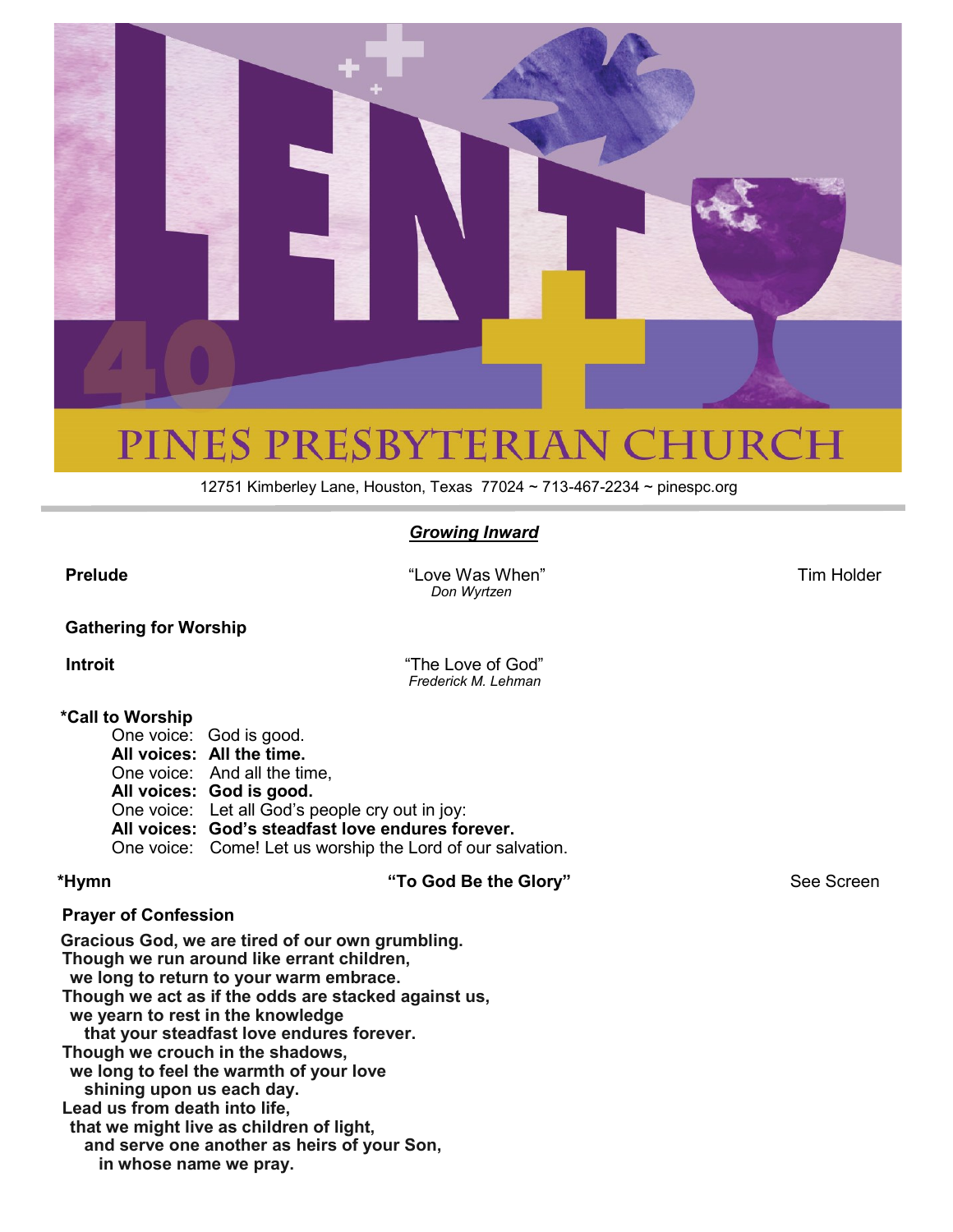#### **Silent Confession**

#### **Confessional Response "Sunday's Palms are Wednesday's Ashes"** See Screen

#### **Assurance of Grace**

One voice: There is newness in God every moment, **All voices: for God's steadfast love endures forever.**  One voice: There is forgiveness found in God in every moment, **All voices: for God's forgiveness endures forever.**  One voice: There is hope found in God in every moment, **All voices: for our hope in God endures forever.**  One voice: Go and share this Good News. Amen.

#### **Children's Message**

 **Jesus Loves Me! This I know, For the Bible tells me so; Little ones to Him belong; They are weak, but he is strong. Yes, Jesus loves me! Yes, Jesus loves me! Yes, Jesus loves me! The Bible tells me so.**

#### *Looking Upward*

| <b>First Reading</b>  |                                                              | Ephesians 2:1-10              |
|-----------------------|--------------------------------------------------------------|-------------------------------|
| <b>Anthem</b>         | "Open My Eyes"<br>Arr/Gumma                                  | <b>Bethel Strawser, Bells</b> |
| <b>Second Reading</b> |                                                              | John 3:14-21                  |
| <b>Sermon</b>         | "The Afflicted"                                              | Rev. Andy Gans                |
| *Hymn                 | "O for a Thousand Tongues to Sing"<br><b>Serving Outward</b> | See Screen                    |
|                       | *Saying What We Believe (UMC Discipleship Ministry)          |                               |

**We believe in God, the Root of all living, Creator of all things.** 

**We believe in Jesus the Christ, who loved all people and who makes us one in love, who suffered and died, and was raised to new life. In Christ's death and resurrection we are also raised to life that is transformed.** 

**We believe in the Holy Spirit. In the Spirit we are one with Christ, one with each other, and one in ministry to all the world.** 

**We trust in the one holy church, the communing of saints, the forgiveness of sin, the mystery of resurrection, and the grace of life everlasting. Amen.**

**\*Gloria Patri** 

 **Glory be to the Father, and to the Son, and to the Holy Ghost; As it was in the beginning, is now and ever shall be, world without end. Amen. Amen.** 

**Prayers of the People and the Lord's Prayer**



#### **Welcome to Pines**

Pines is a joyful Christian community that welcomes all. Our Mission is to make disciples who know, love, and trust in Jesus Christ. We live into our Mission by Looking Upward, Growing Inward, and Serving Outward.

#### **Helpful devices:**

Auditory assistance receivers are available with the Ushers.

**Sound:** Dan Schafer

**Liturgist:** Beth Patterson

\*All who are able may stand

#### **The Lord's Prayer**

Our Father, who art in heaven, hallowed be thy name. Thy kingdom come, thy will be done, on earth as it is in heaven. Give us this day our daily bread; and forgive us our debts, as we forgive our debtors; and lead us not into temptation, but deliver us from evil. For thine is the kingdom and the power and the glory, forever. Amen.

\_\_\_\_\_\_\_\_\_\_\_\_\_



**A Stephen Ministry Congregation**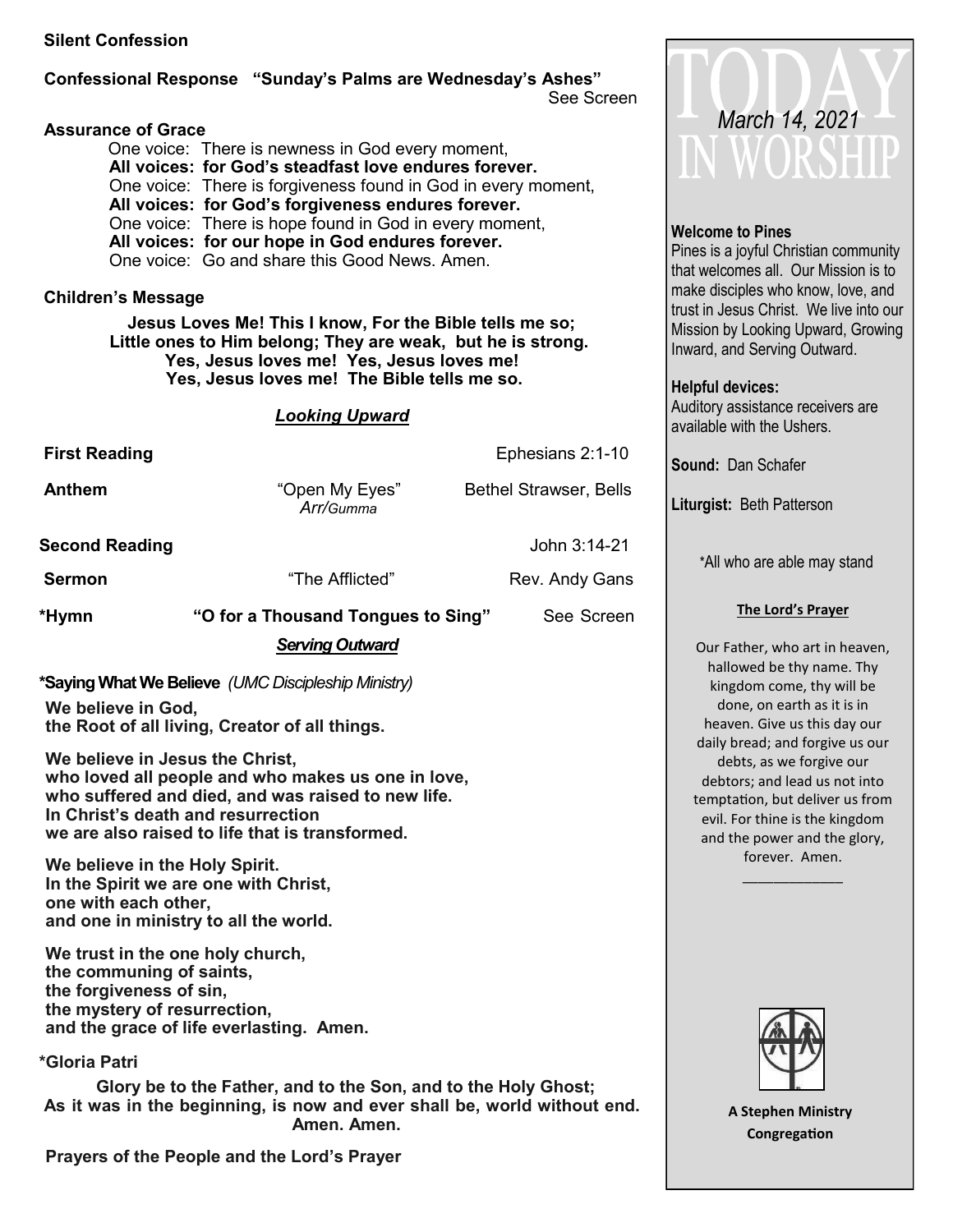#### **Hymn "There Is Now a New Creation"** See Screen

**\*Charge and Benediction**

**\*Benediction Response "Shalom, Chaverim!"** See Screen

#### **\*Sending Out The Light of Christ**

**\*Postlude "My Savior's Love"** *Charles H. Gabriel*

Words printed by permission CCLI 998238 Portions of our liturgy are from The Abingdon Worship Annual 2021 Copyright © 2019 by Abingdon Press. Used by permission.

#### *Calendar for the Week of March 14, 2021*

| Today     | a.m.<br>p.m.      | 11.45<br>5:00<br>8:00                 | In-Car-Nation Worship Back Parking Lot                                                                                                                                 |                  |  |
|-----------|-------------------|---------------------------------------|------------------------------------------------------------------------------------------------------------------------------------------------------------------------|------------------|--|
| Monday    | a.m./p.m.<br>a.m. | 10:00                                 |                                                                                                                                                                        |                  |  |
| Tuesday   | a.m.              | 7:00                                  | Men's Bible Study(Meet by Zoom)                                                                                                                                        |                  |  |
| Wednesday | a.m.<br>p.m.      | 11:00<br>8:00                         |                                                                                                                                                                        |                  |  |
| Thursday  | p.m.              | 5:00                                  |                                                                                                                                                                        |                  |  |
| Friday    | a.m./p.m.         |                                       |                                                                                                                                                                        |                  |  |
| Saturday  | a.m.              | 9:00                                  |                                                                                                                                                                        |                  |  |
| Sunday    | a.m               | 9:00<br>9:15<br>9:15<br>9:15<br>10:45 | Adult Sunday School  Fellowship Hall<br>Children's Family Style Sunday School W12<br>Youth Sunday SchoolHigh School Room<br>Worship ServiceSanctuary/Live Streaming on | Web and Facebook |  |
|           | p.m.              | 5:00<br>8:00                          | In-Car-Nation WorshipBack Parking Lot                                                                                                                                  |                  |  |



**Instagram.com/pineshouston**

**Get the latest announcements and reminders right before events happen. Find us here: https://twitter.com/HoustonPines.** 

Gloria Anderson Morriss Partee Norma Bender Georgette Person Jean Breitenwischer Nancy Robinson Barbara Caffall Virginia Smith

**Find us on Facebook www.facebook.comPinesPresbyterian Church-1425251917704955/**

 **The newsletter is available in the Narthex for those unable to access it online.**

 $\overline{\phantom{a}}$  $\overline{\phantom{a}}$